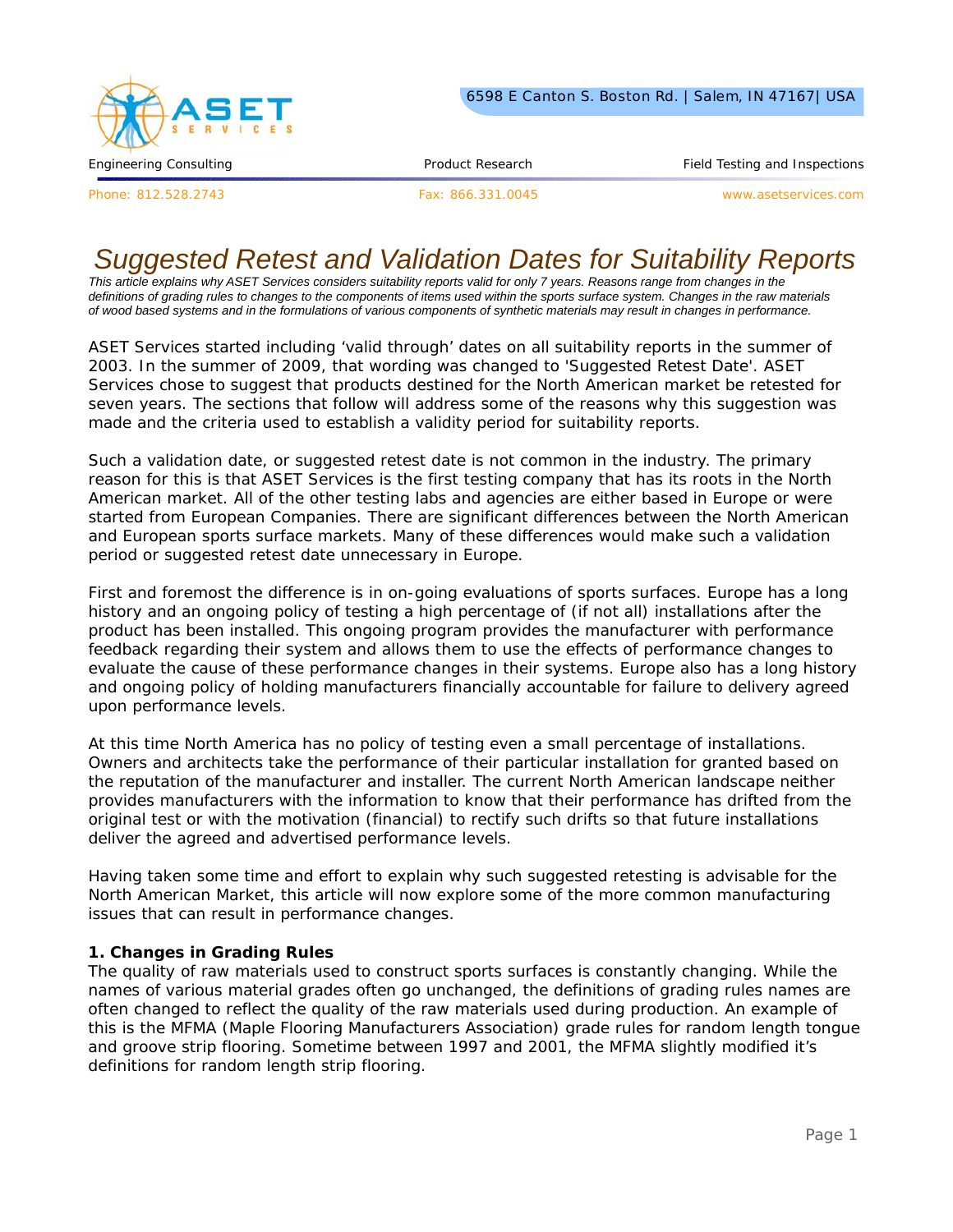



Engineering Consulting Product Research Field Testing and Inspections

For the purpose of brevity this article will examine the amount of short material allowed in nested bundles in 1997[a] and 2001[b]. The changes in this table appear to be minimal, but these reflect only a portion of the changes made throughout the new grading rules. It is impossible to accurately predict the effect of similar changes without testing samples constructed with material meeting the new grading rules.

| Grade             |    | % Less than 15" (1997)   % Less than 15" (2001) |
|-------------------|----|-------------------------------------------------|
| First             |    | 10                                              |
| Second and Better | 1つ | 15                                              |
| Third and Better  |    | 42                                              |

A 'second grade' random length strip maple sports surface system tested prior to this grading rule change could have a measurably different performance than 'second grade' random length strip maple sports surface system tested after the grading rule change, due to changes in the grading rules.

This does not imply that grading rules changes are isolated to the playing surface. Similar environmental and economical pressures exist within the sleeper and subfloor markets. This article has chosen to focus on on such grading rule change for the purposes of illustration.

### **2. Changes in Materials**

Some products within a sports surface system are defined by grading rules based on their appearance (ex. Maple), other products may be defined by grading rules based on their performance (ex: plywood). Plywood and OSB (oriented strand board) panels are an example of products that use performance grading. Material changes are common for resilient pads used in area and combination elastic systems.

Plywood and OSB panels are rated by their structural strength as evaluated through a variety of standardized tests[c]. However, the raw material properties of these products are a function of not only the wood materials but also the glue compounds used. As an example a manufacturer might be able to offset any strength decreases due to the quality of the wood raw materials through changes in the structural properties of the glue.

Synthetic companies typically realize that even minor compound modifications result in a new product and thus tend not to have the new product evaluated. However, a synthetic material could be under pressure to reduce certain chemicals or compounds. Today, Mercury is an example of an element facing this type of environmental pressure. Reducing or eliminating an offending component in a synthetic system may require the addition of new components in order to maintain flexibility and strength values considered key by the manufacturer.

Evaluating the structural properties of products is a key tool for manufacturers. The tests are often simple, effective and relatively inexpensive. However, the fact that a product's performance remains unchanged under simple test settings does not necessarily indicate that the sports related performance will not change in the finished sports surface, of which that product is only a component.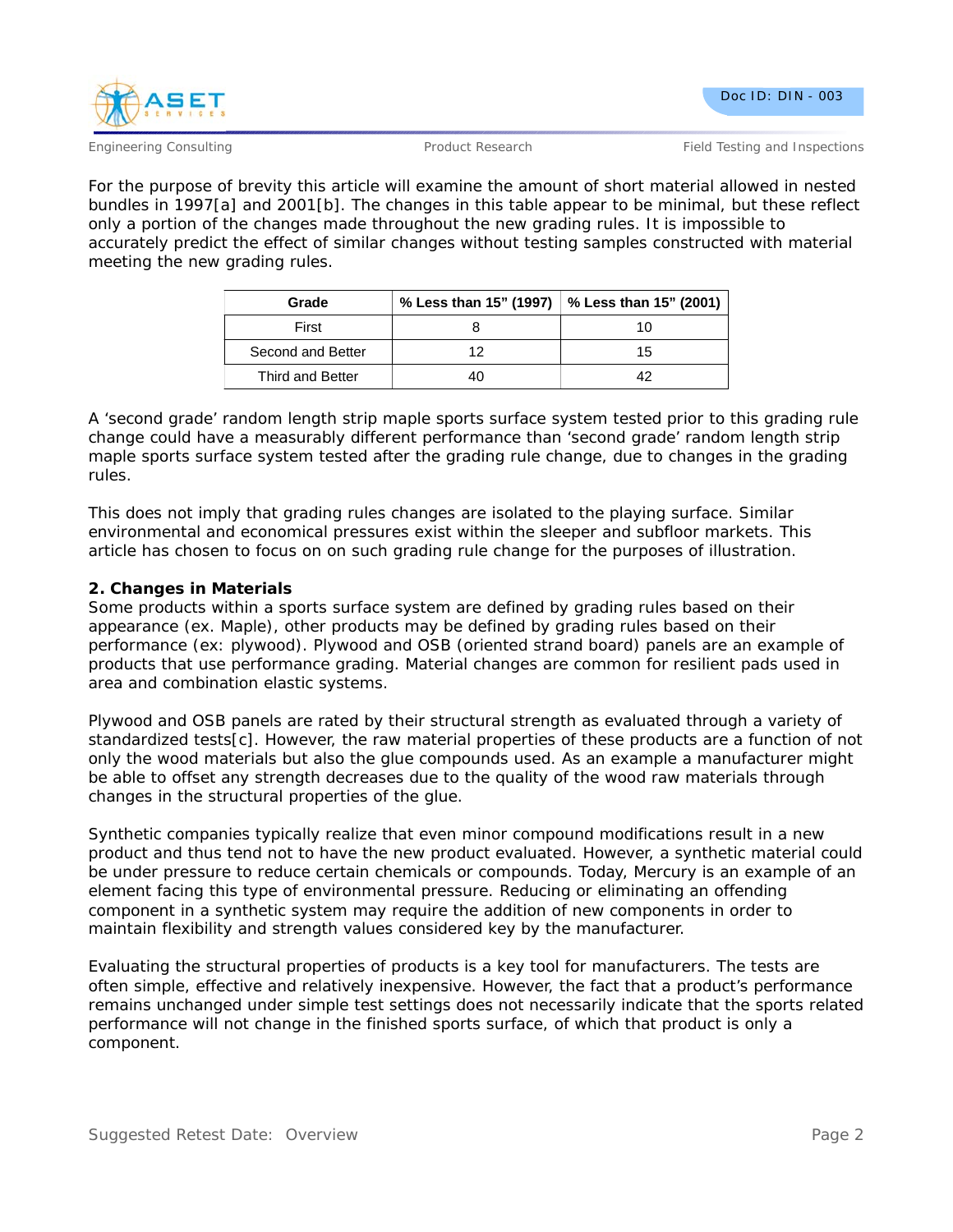



Engineering Consulting Testing Article 2016 Product Research Testing Product Research Field Testing and Inspections

### **3. Process Changes**

Simple changes in the manufacturing or installation processes may also result in small changes to the performance of the sports surface system.

• Example: A strip flooring producer makes a change in the manufacturing process or equipment to reduce production costs. A side effect of this change could be tighter or looser fits between the tongue and groove and this could change the performance of the system.

### **4. Duration Between Retests**

First, the reason for the change in philosophy from issuing reports with a 'validation period' to issuing them with a 'Suggested Retest Date' is in order. After careful consideration, ASET decided that it does not have the authority within the industry to establish such a validation period. We feel that we do have the authority to suggest when products be retested in the laboratory. The suggested retest date provides manufacturers with flexibility of scheduling their test dates.

Much thought was given to selecting a duration between test dates of performance certificates issued by ASET Services. The two key factors that were considered during this process were:

- Ensuring purchasers of new sports floors that the performance values were up to date
- Selecting a duration that did not place undue financial burdens on manufacturers that would have to be passed on to customers

After considering the issue for some time, it was concluded that a validity duration of seven years should provide adequate protection to purchasers and adequate value to manufacturers. Customers can be secure in knowing that the performance levels in the suitability certificates, or report, issued by

ASET Services are relevant to the performance of their newly purchased floor. Likewise, manufacturers have seven years to decide if the performance of a sports surface should be reevaluated to keep a current suitability report.

## **5. What Re-Tested Floor Reports Will Look Like**

We are just now entering the period when ASET's first reports should start to be retested. As these products are retested, test reports will indicate that these products have passed the applicable standard over a long period of time. Updated test reports will have a section titled "Legacy Performance" which will contain the performance of the system as originally tested.

Selecting such Legacy systems will provide owners with the assurance that the manufacturer's quality control programs have been in place and are actively reviewed providing advertised and agreed to performance levels over a long period of time. Manufacturers that develop a significant catalog of Legacy performance systems will be able to show a strong commitment to internal quality and the integrity of their manufacturing and supply chains.